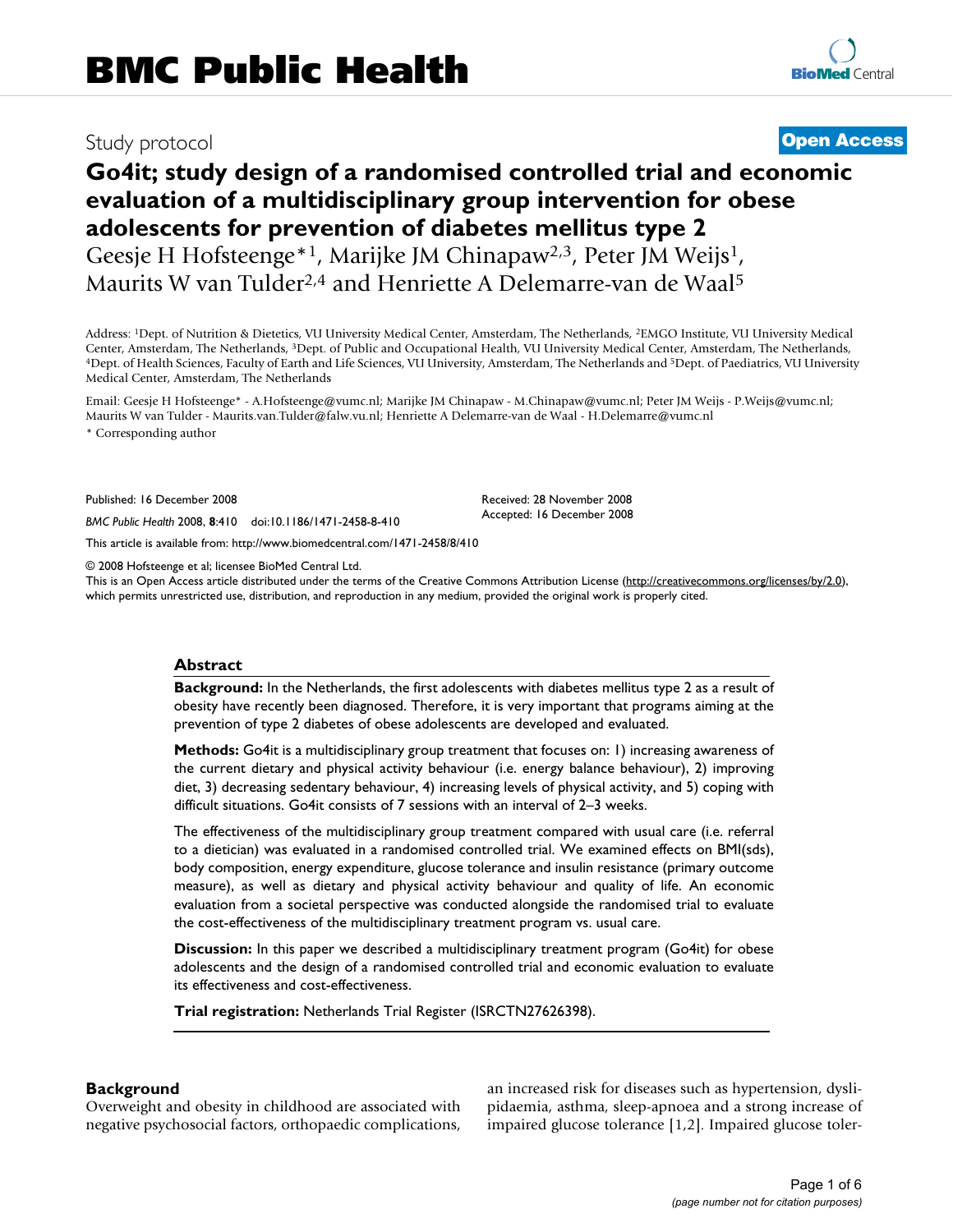ance precedes the onset of type 2 diabetes mellitus [3]. Overweight children are likely to remain overweight and are at increased risk of becoming obese compared to children of normal weight [4].

Sinha and co-workers found impaired glucose tolerance in 21% of obese children and 25% of obese adolescents [3]. Four percent of these obese adolescents had type 2 diabetes. At the paediatric outpatient clinic of the VU University Medical Center, glucose-intolerance and insulinresistance was diagnosed in 18% and 52% of obese adolescents, respectively [5]. In 2003, the last Dutch national surveillance system of diabetes in children reported the first children with type 2 diabetes as a result of obesity.

Several reviews on interventions for treating obesity in children have been produced recently. These reviews suggest that there is some evidence that treatment of obesity in children and adolescents is feasible. However, there is a limited amount of data on effective components of programs to treat childhood obesity [6-10]. Cognitive behavioural modification techniques have shown promising results regarding lifestyle changes in obese children [11]. For obese adolescents the impact of an intensive intervention programme aimed at attaining a healthy lifestyle has not yet been evaluated. The prevalence of obesity in the Netherlands is, analogous to the United States, expected to increase in the coming years [12]. Therefore, there is an urgent need for interventions aimed at the prevention of obesity among adolescents as well as effective therapeutic interventions aimed at a healthy weight of the already obese.

For this reason, we developed Go4it, an intervention program for obese adolescents. This paper describes the design of the Go4it study, a randomised controlled trial (RCT) with an economic evaluation alongside. The aim of this study is to investigate the effectiveness and cost-effectiveness of this multidisciplinary group treatment for obese adolescents.

# **Methods**

# *Design*

The effectiveness of Go4it will be evaluated in a randomised controlled trial with an economic evaluation alongside. The Medical Ethics Committee of VU University Medical Center approved the study protocol.

# *Intervention*

Go4it is a multidisciplinary group treatment for obese children that is based on the programmes of Braet et al [11], Epstein et al [13] and the materials of the Dutch Obesity Intervention in Teenagers (DOiT) [11,14]. During 7 sessions with an interval of 2–3 weeks the adolescents received education on dietary behaviour, physical activity

and energy balance. They also received cognitive behavioural therapy in which they were learned how to improve their lifestyle regarding a healthy weight and how to maintain an adequate energy balance. Go4it was carried out multidisciplinary in an outpatient clinic with a dietician, paediatrician/endocrinologist and psychologist involved. The first session was focussed on increasing awareness of the current lifestyle. Besides dietary and activity journals, step counters (pedometers) were used to increase awareness of the actual behaviour. Next, the adolescents had to set goals with respect to improving their energy balance behaviour. Additionally cognitive-behavioural therapy characteristics were used, e.g. learning to cope with difficult situations (parties, holidays) and teasing. Go4it works with homework tasks and the education is interactive. After 6, 14, 26, and 36 weeks, booster group sessions were scheduled in order to encourage the adolescents to maintain or further improve their energy balance behaviour and to discuss possible problems or questions. In addition, two separate sessions for the parents were organised. These parental sessions consisted of education concerning the health risks of overweight, healthy physical activity and dietary behaviour and how to support their children. Special materials were developed for this program; an information book, a workbook, and a dietary and activity diary. In addition, specific worksheets for every session were developed. The control group received the current regular care, consisting of referral to a dietician in the home care setting.

# *Study population*

#### *Recruitment of the study population*

All adolescents with overweight or obesity in the age range of 12–18 years who were referred to the outpatient paediatric obesity clinic of the VU University Medical Center were asked to participate. Overweight and obesity were defined according to the Cole criteria [15]. A paediatrician interviewed all adolescents concerning past medical history, weight development, anthropometrics, socio-economic status (SES) of the parents, and ethnicity. Additionally the following three questionnaires were administered as part of the regular care of the obesity clinic. The adolescents and their parents also received an information brochure about the study. Within two weeks, we phoned them to ask for their willingness to participate. Written informed consent was obtained from all adolescents as well as their parents.

# *Child Behaviour Checklist* (filled in by parents)

The Child Behaviour Checklist (CBCL) is a questionnaire assigning quantitative scores to behaviour problems and competences of children and adolescents at 4 to 18 years of age. The CBCL was filled out by parents or other caregivers. It is composed of 20 competence items and 118 behaviour problem items grouped into four competence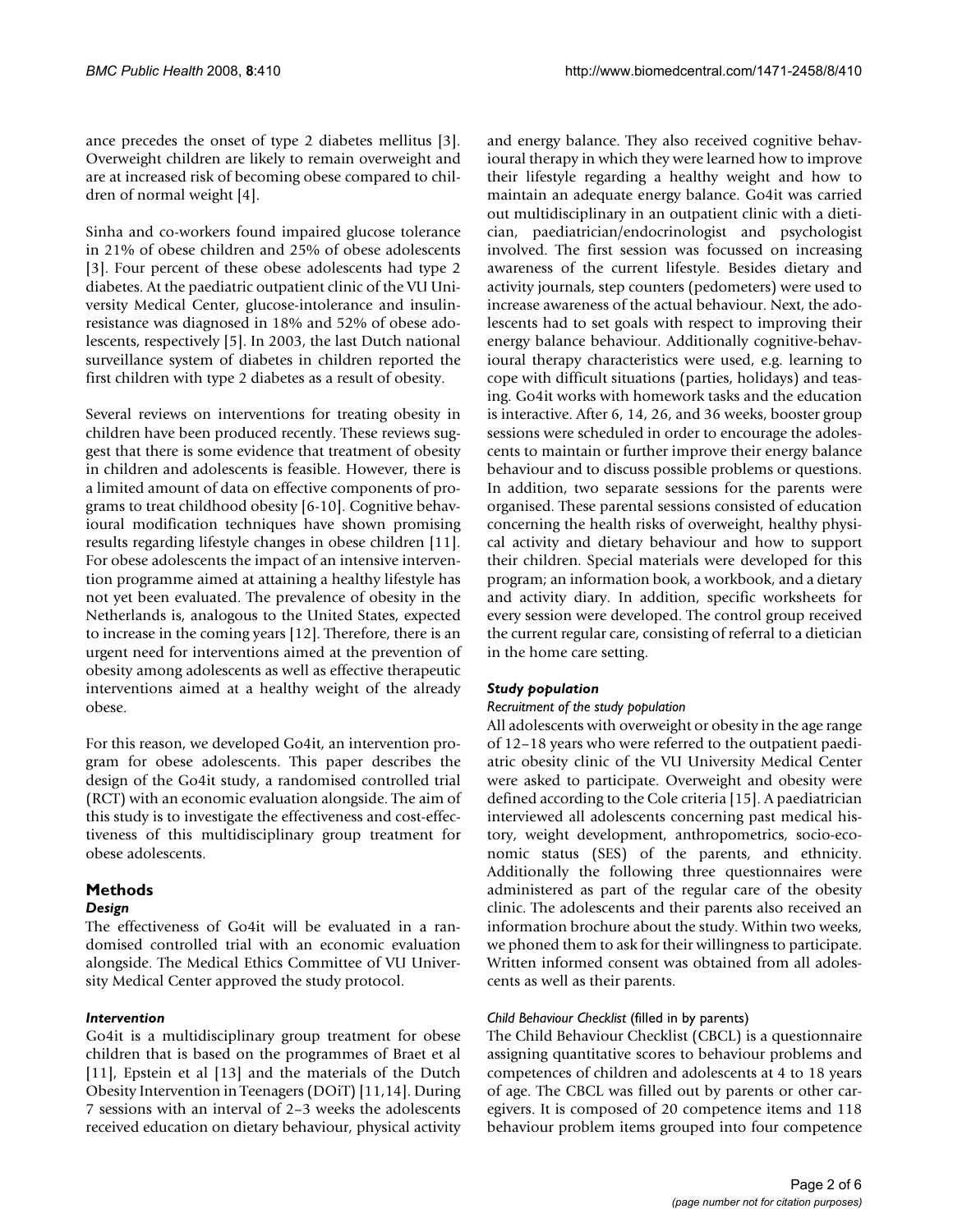scales and eleven problem scales. The competence scales include: activities (amount and quality of participation in sports, hobbies, games as well as jobs and chores), social (number and quality of relationships with others and involvement in organizations), school (an index of competence in school) and total competence score obtained summing the activities, social and school scales (a global index of adaptive functioning). The problem scales include eight syndrome scales: withdrawal, somatic complaints, social problems, anxiety/depression, thought problems, attention problems, delinquent behaviour, and aggressive behaviour; two psychopathology scales, internalizing and externalizing and, lastly, a total problem score, an overall index of the reported problems [16,17].

# *Youth Self-Report* (filled in by the adolescents)

The Youth Self Report (YSR) provides self-ratings for the same competence and problem items as those of the CBCL. The YSR also includes open-ended responses to items covering physical problems, concerns, and strengths. The adolescents rate themselves for how true each item is now or was within the past six months, using the same three-point response scale as the CBCL [16,18,19].

# *Child Eating Disorder Examination-questionnaire*

The Child Eating Disorder Examination Questionnaire (ChEDE-Q)measures three forms of overeating: objective bulimic episodes, subjective bulimic episodes and objective overeating episodes. The ChEDE-Q also measures four methods of weight control: self-induced vomiting, laxative misuse, diuretic misuse and intense exercising [20]. The items of the ChEDE-Q are derived from the initial eating disorder examination interview [21]. The ChEDE-Q was modified to make it suitable for use in populations of Dutch children and is more concrete and simpler for children.

#### *Inclusion and exclusion criteria*

Adolescents are eligible when they meet the following inclusion criteria: 1) age between 12–18 years; 2) overweight or obesity according the definition of Cole et al [15]. Exclusion criteria for the study are: not Dutch-speaking, overweight/obesity as a result of a known syndrome or organic cause (hypothyroidism), mental retardation, physical limitations and diagnosed Diabetes Mellitus type  $\mathcal{L}$ 

# *Randomisation procedure*

All participants will be randomly assigned to the intervention or control group, using SPSS for a random selection of a sample. Randomisation was stratified by age group (12–14 y, 15–18 y) and gender. Randomisation took place after the baseline measurements.

### *Sample size calculation*

The sample size calculation is based on a difference in BMIsds of 0.29 (10%) between the intervention and control group after 18 months. The standard deviation for this BMIsds is considered to be 0.5. Based on these data, in an intention-to-treat analysis, 43 subjects per group are needed to detect this difference in mean BMIsds with an alpha of .05 and a power of .80. A sample of 108 persons  $(n = 54$  per group) is required taking into account a dropout rate of 25% [5,11].

# *Measurements*

Primary outcome measures of the randomised trial was BMI(sds). Secondary outcome measures were glucose tolerance, dietary behaviour, physical activity, sedentary behaviour and self-esteem. Data were collected at baseline and after 6 and 18 months intervention. All measurements were performed after an overnight fast, except for the dual energy x-ray absorptiometry (DEXA).

# *- Body composition*

# *Height, weight and waist circumference*

Height was measured and recorded with an accuracy of 1 mm with a electronic stadiometer (KERN 250D). Body weight was measured (in underwear) and recorded within 0.1 kg with a calibrated electronic flat scale (SECA 861). Weight and height were used to calculate BMI (weight in kilograms divided by the square of height in meters). The degree of overweight was quantified using Cole's least mean square method, which normalized the BMI's skewed distribution and expressed BMI as BMIsds [15]. Reference data of Dutch children were used ([http://](http://www.growthanalyser.org) [www.growthanalyser.org;](http://www.growthanalyser.org) versie 3.5). The BMIsds indicates how many standard deviations a measurement is above or below the median of the distribution.

# *Bio-electrical impedance spectroscopy*

After an overnight fast, bio-electrical impedance spectroscopy (BIS) measurements were performed at the nondominant side of the subject, using a Hydra ECF/ICF Bio-Impedance Spectrum Analyzer, model 4200 (Xitron Technologies, San Diego, CA, USA). Shoes and socks were removed and the subjects were in a supine position. Two current electrodes (tetra-polar electrodes (3 M red Dot AG/AgCl)) were placed at the dorsal surfaces of the hand and foot on the distal portion of the second metacarpal and metatarsal, respectively. Two detector electrodes were placed at the posterior wrist between the styloid processes of the radius and ulna and at the anterior ankle between the tibial and fibular malleoli. The resistance and reactance measured at 50 kHz were used in the analysis, obtained by the program Hydra Data Acquisition Utility. With this technique, two body compartments, fat mass (FM)) and fat free mass (FFM), can be determined.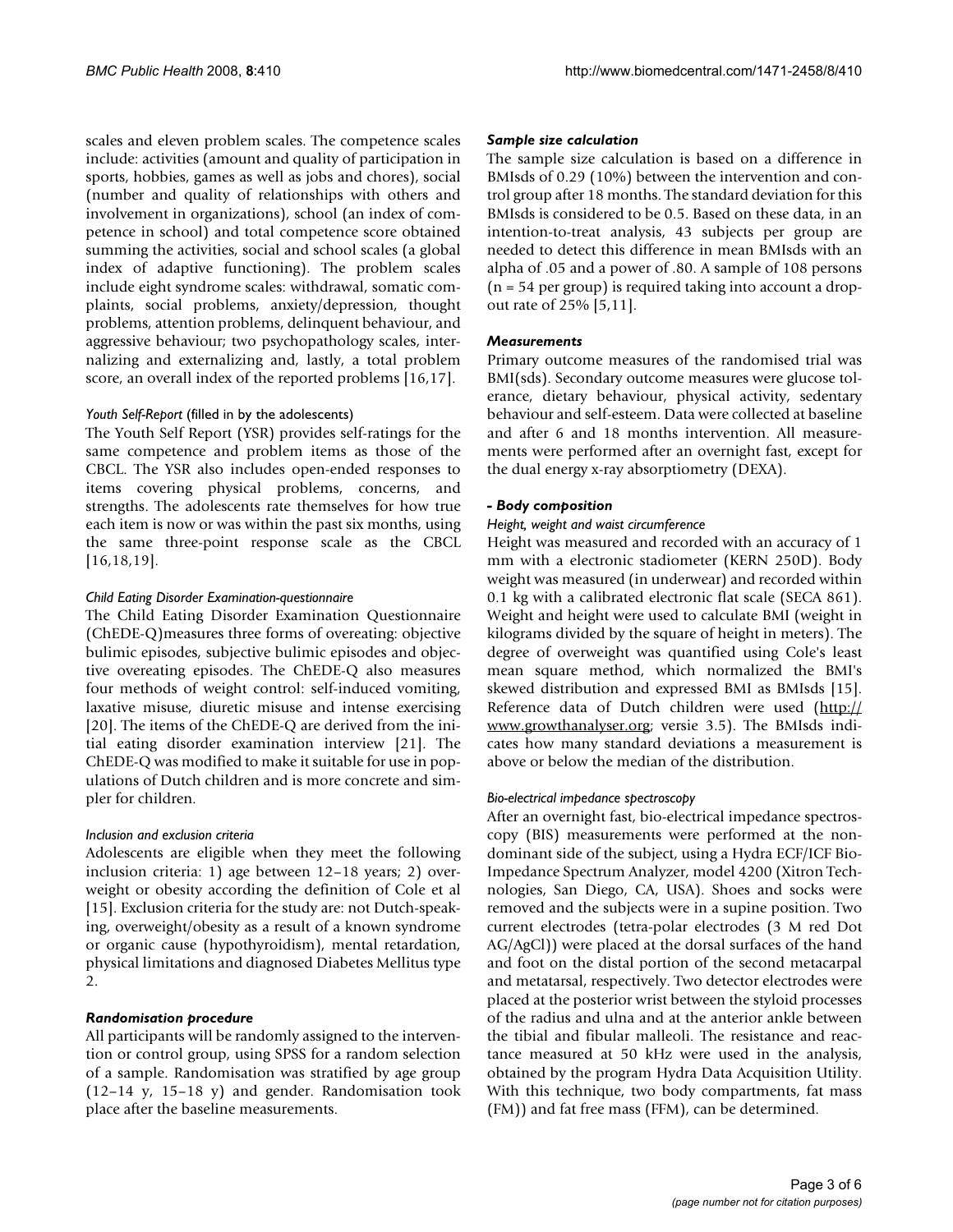### *Dual energy x-ray absorptiometry*

Subjects were scanned for 10 minutes in underwear while lying in supine position with arms and legs abducted from the body. All measurements were whole body scans performed with a Hologic QDR-Delphi, S/N 45665. The DXA method measures three components of the body: bone mineral content (BMC), fat mass (FM) and lean tissue mass (LTM). These components were calculated based on the differential attenuations of the two photon beams, caused by the differences in density and chemical composition [22,23].

#### *Energy expenditure*

Resting oxygen consumption  $(VO<sub>2</sub>)$ , and carbon dioxide production (VCO<sub>2</sub>) were measured by  $O_2$ , CO<sub>2</sub> flow with a ventilated hood system for 30 minutes with a metabolic monitor (Vmax Encore n29, Viasys Healthcare, Houten, The Netherlands) after an overnight fast. Before each test, the gas analysers were calibrated with two reference gas mixtures (16%  $O_2$ , 4%  $CO_2$  and 26%  $O_2$  (Viasys)). The subjects were monitored during the measurements to prevent any movement or sleeping under the hood. The first 5 minutes were excluded to account for environment adjustment by the children and gas adaptation in the hood. Then resting energy expenditure (REE) was calculated from oxygen consumption and carbon dioxide production by using the equation of Weir [24].

#### *Metabolic measurement*

#### *- Glucose tolerance and insulin resistance (Oral Glucose Tolerance Test)*

After an overnight fast subjects were given glucose, in a dose of 1.75 g per kilogram of body weight (up to maximum of 75 g) orally, and blood samples are obtained after 0, 30 and 120 minutes for the measurement of plasma glucose and insulin levels. Impaired glucose tolerance was defined, according to the American Diabetes Association guidelines, as a fasting plasma glucose level between 5.6 – 6.9 mmol/l and a two-hour plasma glucose level between 7.8–11.1 mmol/l. Type 2 diabetes was defined as a fasting glucose level of 7.0 mmol/l or higher or a two-hour plasma glucose level of more than 11.1 mmol/l [25].

#### *Questionnaires*

After the Oral Glucose Tolerance Test (OGTT) participants complete the following questionnaires:

#### *- Dietary behaviour*

Questions about two risk behaviours i.e. consumption of sugar-sweetened beverages and consumption of highsugar/high-fat content snacks [14]. The questionnaire is based on other validated questionnaires for assessing dietary intake [26,27]. Adolescents indicate how many days a week they consume sugar-sweetened beverages or energy dense snacks, and the amount/number of servings of sugar-sweetened beverages or energy dense snacks they usually consume on these days, thinking of the last week.

#### *- DEBQ: Dutch Eating Behaviour Questionnaire*

Eating behaviour is assessed using the Dutch Eating Behaviour Questionnaire. This questionnaire consists of 33 items, on emotional (13 items), external, and restrained eating (both 10 items). All items are rated on a five-point scale ranging from 1 (never) to 5 (very often). The DEBQ scales have high internal consistency, high validity, and high convergent and discriminative validity [28,29].

#### *- Physical activity and sedentary behaviour*

The Activity Questionnaire for Adolescents & Adults (AQUAA), is based on the Short Questionnaire to Assess Health-enhancing physical activity (SQUASH)[30]. This questionnaire was not designed to asses' energy expenditure, but to give an indication of the habitual activity level and sedentary behaviour. The AQuAA questionnaire is structured in commuting activities, leisure time activities, household activities, and activities at work and school. For every item examples of activities are provided. The test-retest reliability and validity are currently being studied (Chin A Paw et al, submitted).

#### *- Quality of life*

#### *Child Health Questionnaire (CHQ)*

The 87-item questionnaire-child form is a generic health status measure covering physical and psychosocial domains and was developed specifically for children and adolescents. The 87 items with 4, 5 or 6 response options is divided over 10 multi-item scales and two single-item questions. Per scale the items are summed up and transformed into a 0 (worst possible score) to 100 (best possible score) scale [31,32].

### *Pediatric Quality of Life Inventory™ Version 4.0 (PedsQL™ 4.0)* The 23-item PedsQl ™ 4.0 Generic Core Scales for children aged 2 to 18 years encompasses:

1) physical function (8 items), 2) emotional functioning (5 items), 3) social functioning (5 items), and 4) school functioning (5 items). The instrument takes approximately 5 minutes to complete. The instructions ask how much of a problem each item has been during the pas month. A 5-point Likert response scale is utilized  $(0 =$ never a problem to 4 = almost always problem). Scales are standardized, and scores range from 0–100, with higher scores representing better quality of life. The PedsQL has been shown to be both reliable and valid [33,34].

#### *Body Esteem Scale for Adolescents and Adults*

The body esteem (BE) questionnaire for adolescents has 3 subscales: BE-Appearance (general feelings about appear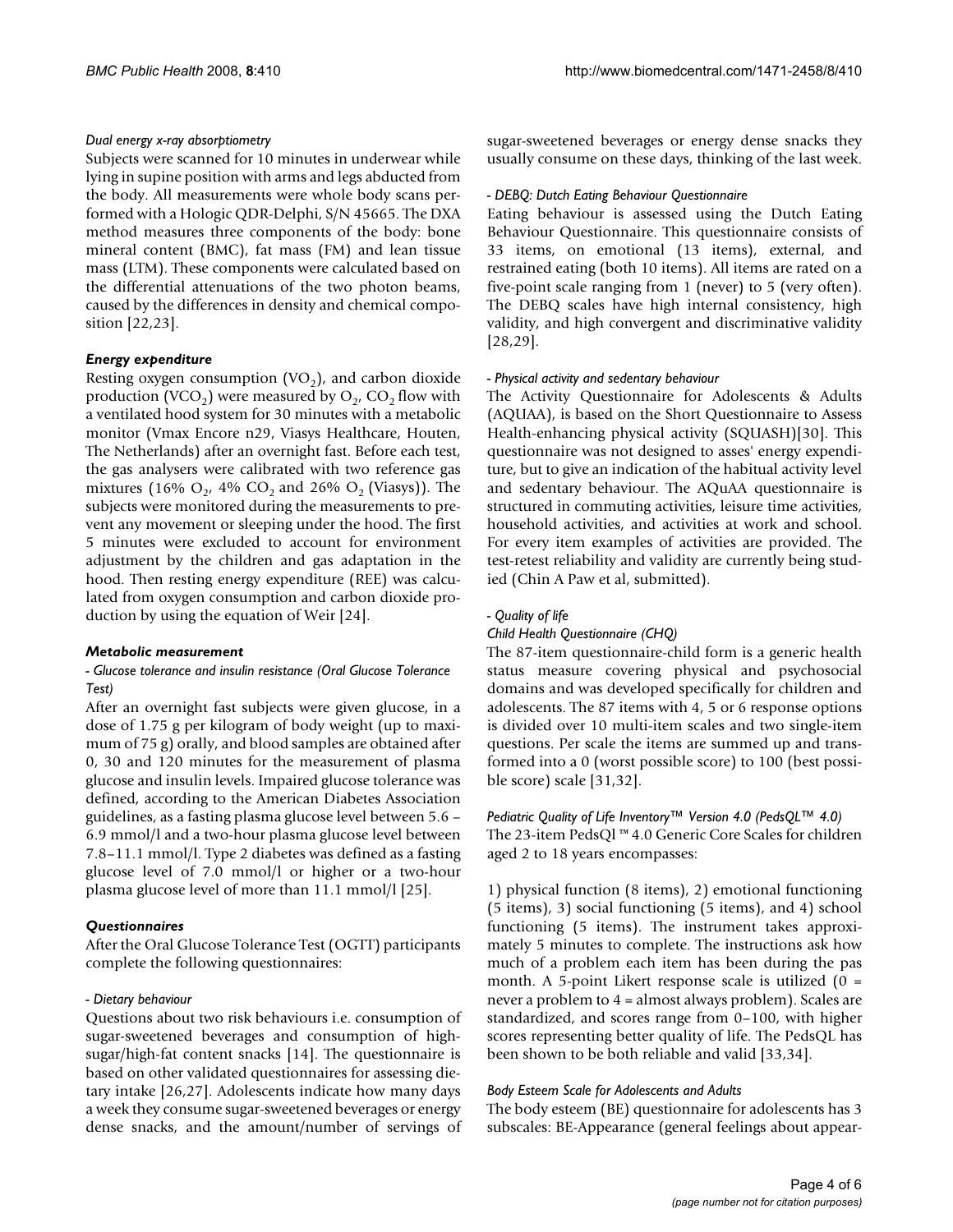ance), BE-Weight (weight satisfaction), and BE-Attribution (evaluations attributed to others about one's body and appearance). The subscales have high internal consistency and 3 month test-retest reliability [35].

### *Statistical analyses*

Descriptive statistics (means  $\pm$  SD, or median and interquartile ranges, as appropriate) will be used to describe the study sample with regard to baseline characteristics. To evaluate the effects of the intervention, longitudinal linear and logistic regression analysis will be used. The mean difference between intervention and control group with 95%-confidence intervals will be calculated. Regression analyses will be adjusted for baseline values and possible confounders such as gender and age. Also effect modification will be investigated using interaction terms between intervention group and gender and age, respectively. All analyses will be performed according to the intention-to-treat-principle, meaning that we will not impute values for missing data [36].

#### *Economic evaluation*

An economic evaluation will be conducted from a societal perspective. All relevant costs will be assessed, valued and analysed. Costs will include costs of the interventions (Go4it programme and usual care), but also other health care related costs. For example, costs of visits to general practitioners, psychologists, physiotherapists, dieticians, paediatricians will also be estimated as well as costs of medication. Indirect costs of production loss are not relevant in this population of teenagers. Relevant cost data will be collected through cost diaries [37]. Costs will be valued according to guidelines for economic evaluation in the Netherlands. Primary outcomes in the economic evaluation will be quality of life, BMI, physical activity and dietary behaviour. The economic evaluation will be performed according to the intention-to-treat principle. A cost-effectiveness analysis will be performed. The mean differences in total costs between intervention groups will be estimated and bootstrapping will be used to estimate 95% confidence intervals.

Cost-effectiveness ratios will be estimated using bootstrapping techniques and graphically presented on costeffectiveness planes. The incremental cost-effectiveness ratio expresses the additional costs of the Go4it programme per unit improvement of effect. Acceptability curves will also be presented in which the probability that the programme is cost-effective is expressed as a function of willingness-to-pay.

# **Discussion**

The Go4it program will be evaluated in a randomised controlled trial including an economic evaluation. We will determine the effectiveness and cost-effectiveness of this program, regarding body composition, energy requirement, dietary and physical activity behaviour, quality of life and body self esteem. The results of this study contribute to the evidence based knowledge of how to improve dietary, physical activity and sedentary behaviour among obese adolescents and how these behaviours affect weight and the development of Diabetes Mellitus type 2.

# **Competing interests**

The authors declare that they have no competing interests.

# **Authors' contributions**

AH, MC, PW, MT and HD provided support in the design of the study and contributed input into the main ideas of this paper. AH drafted the manuscript. MC, PW, MT and HD provided support during the development of the intervention. All authors contributed to the further writing of the manuscript. All authors read and approved the final manuscript.

# **Acknowledgements**

This study is funded by ZONMW (no: 50-50110-98-255)

#### **References**

- 1. Dietz WH: **[Health consequences of obesity in youth: child](http://www.ncbi.nlm.nih.gov/entrez/query.fcgi?cmd=Retrieve&db=PubMed&dopt=Abstract&list_uids=12224658)[hood predictors of adult disease.](http://www.ncbi.nlm.nih.gov/entrez/query.fcgi?cmd=Retrieve&db=PubMed&dopt=Abstract&list_uids=12224658)** *Pediatrics* 1998, **101:**518-525.
- 2. Schwimmer JB, Burwinkle TM, Varni JW: **[Health-related quality of](http://www.ncbi.nlm.nih.gov/entrez/query.fcgi?cmd=Retrieve&db=PubMed&dopt=Abstract&list_uids=12684360) [life of severely obese children and adolescents.](http://www.ncbi.nlm.nih.gov/entrez/query.fcgi?cmd=Retrieve&db=PubMed&dopt=Abstract&list_uids=12684360)** *JAMA* 2003, **289:**1813-1819.
- 3. Sinha R, Fisch G, Teague B, Tamborlane WV, Banyas B, Allen K, Savoye M, Rieger V, Taksali S, Barbetta G, Sherwin RS, Caprio S: **[Prevalence of impaired glucose tolerance among children](http://www.ncbi.nlm.nih.gov/entrez/query.fcgi?cmd=Retrieve&db=PubMed&dopt=Abstract&list_uids=11893791) [and adolescents with marked obesity.](http://www.ncbi.nlm.nih.gov/entrez/query.fcgi?cmd=Retrieve&db=PubMed&dopt=Abstract&list_uids=11893791)** *N Engl J Med* 2002, **346:**802-810.
- 4. Singh AS, Mulder C, Twisk JWR, van Mechelen W, Chinapaw MJM: **[Tracking of childhood overweight into adulthood: a system](http://www.ncbi.nlm.nih.gov/entrez/query.fcgi?cmd=Retrieve&db=PubMed&dopt=Abstract&list_uids=18331423)[atic review of the literature.](http://www.ncbi.nlm.nih.gov/entrez/query.fcgi?cmd=Retrieve&db=PubMed&dopt=Abstract&list_uids=18331423)** *Obes Rev* 2008, **9:**474-488.
- 5. Hofsteenge GH, Weijs PJM, Wagenaar K, Chin A Paw MJM, Delemarre-van der Waal HA: **[\[First favourable results of the group](http://www.ncbi.nlm.nih.gov/entrez/query.fcgi?cmd=Retrieve&db=PubMed&dopt=Abstract&list_uids=18998271)** education programme Go4it for overweight and obese ado-<br>lescents][Article in Dutch]. Ned Tijdschr Geneeskd 2008,  $lescents$ <sup>[Article in Dutch].</sup> **152(29):**1628-1633.
- 6. Doak CM, Visscher TLS, Renders CM, Seidell JC: **[The prevention](http://www.ncbi.nlm.nih.gov/entrez/query.fcgi?cmd=Retrieve&db=PubMed&dopt=Abstract&list_uids=16436107) [of overweight and obesity in children and adolescents: a](http://www.ncbi.nlm.nih.gov/entrez/query.fcgi?cmd=Retrieve&db=PubMed&dopt=Abstract&list_uids=16436107) [review of interventions and programmes.](http://www.ncbi.nlm.nih.gov/entrez/query.fcgi?cmd=Retrieve&db=PubMed&dopt=Abstract&list_uids=16436107)** *Obes Rev* 2006, **7:**111-136.
- 7. Summerbell CD, Ashton V, Campbell KJ, Edmunds L, Kelly S, Waters E: **[Interventions for treating obesity in children.](http://www.ncbi.nlm.nih.gov/entrez/query.fcgi?cmd=Retrieve&db=PubMed&dopt=Abstract&list_uids=12917914)** *Cochrane Database Syst Rev* 2003:CD001872.
- 8. Summerbell CD, Waters E, Edmunds LD, Kelly S, Brown T, Campbell KJ: **[Interventions for preventing obesity in children.](http://www.ncbi.nlm.nih.gov/entrez/query.fcgi?cmd=Retrieve&db=PubMed&dopt=Abstract&list_uids=16034868)** *Cochrane Database Syst Rev* 2005:CD001871.
- 9. Jelalian E, Saelens BE: **[Empirically supported treatments in pedi](http://www.ncbi.nlm.nih.gov/entrez/query.fcgi?cmd=Retrieve&db=PubMed&dopt=Abstract&list_uids=10379137)[atric psychology: pediatric obesity.](http://www.ncbi.nlm.nih.gov/entrez/query.fcgi?cmd=Retrieve&db=PubMed&dopt=Abstract&list_uids=10379137)** *J Pediatr Psychol* 1999, **24:**223-248.
- 10. Wilson P, O'Meara S, Summerbell C, Kelly S: **[The prevention and](http://www.ncbi.nlm.nih.gov/entrez/query.fcgi?cmd=Retrieve&db=PubMed&dopt=Abstract&list_uids=12571349) [treatment of childhood obesity.](http://www.ncbi.nlm.nih.gov/entrez/query.fcgi?cmd=Retrieve&db=PubMed&dopt=Abstract&list_uids=12571349)** *Qual Saf Health Care* 2003, **12:**65-74.
- 11. Braet C, Tanghe A, Decaluwe V, Moens E, Rosseel Y: **[Inpatient](http://www.ncbi.nlm.nih.gov/entrez/query.fcgi?cmd=Retrieve&db=PubMed&dopt=Abstract&list_uids=15347700) [treatment for children with obesity: weight loss, psychologi](http://www.ncbi.nlm.nih.gov/entrez/query.fcgi?cmd=Retrieve&db=PubMed&dopt=Abstract&list_uids=15347700)[cal well-being, and eating behavior.](http://www.ncbi.nlm.nih.gov/entrez/query.fcgi?cmd=Retrieve&db=PubMed&dopt=Abstract&list_uids=15347700)** *J Pediatr Psychol* 2004, **29:**519-529.
- 12. Renders CM, Delemarre-van de Waal HA, Dekker JM, Hirasing RA: **[Insulineresistentie en diabetes mellitus type 2 bij kinderen](http://www.ncbi.nlm.nih.gov/entrez/query.fcgi?cmd=Retrieve&db=PubMed&dopt=Abstract&list_uids=14606353) [met overgewicht.](http://www.ncbi.nlm.nih.gov/entrez/query.fcgi?cmd=Retrieve&db=PubMed&dopt=Abstract&list_uids=14606353)** *Ned Tijdschr Geneeskd* 2003, **147:**2060-2063.